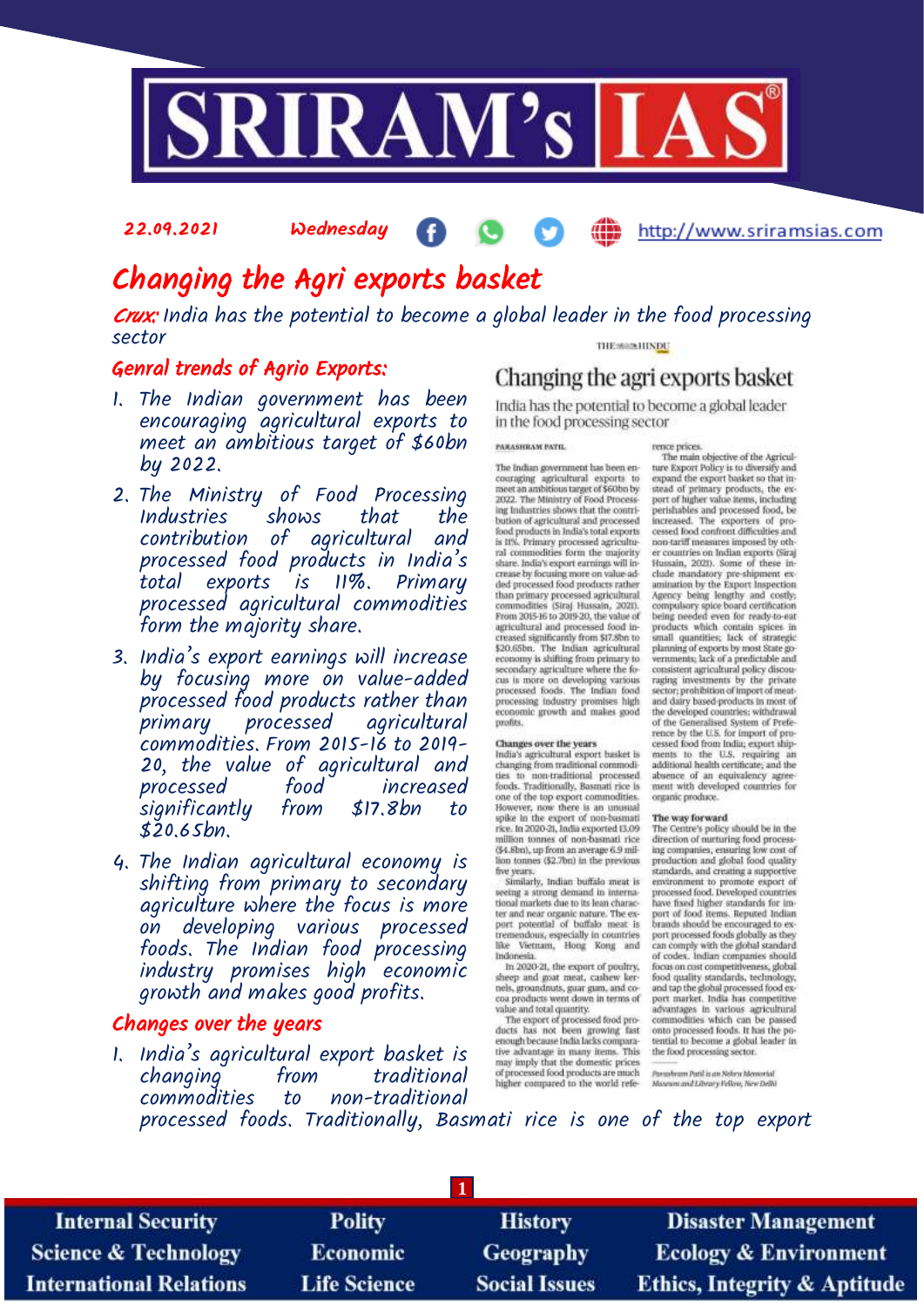

### 22.09.2021 Wednesday http://www.sriramsias.com

commodities. However, now there is an unusual spike in the export of nonbasmati rice.

- 2. In 2020-21, India exported 13.09 million tonnes of non-basmati rice (\$4.8bn), up from an average of 6.9 million tonnes (\$2.7bn) in the previous five years.
- 3. Similarly, Indian buffalo meat is seeing strong demand in international markets due to its lean character and near organic nature. The export potential of buffalo meat is tremendous, especially in countries like Vietnam, Hong Kong and Indonesia.
- 4. The export of processed food products has not been growing fast enough because India lacks a comparative advantage in many items. This may imply that the domestic prices of processed food products are much higher compared to the world reference prices.

### The Agriculture Export Policy

- 1. The main objective of the Agriculture Export Policy is to diversify and expand the export basket so that instead of primary products, the export of higher value items, including perishables and processed food, be increased.
- 2. The exporters of processed food confront difficulties and non-tariff measures imposed by other countries on Indian exports. Some of these include
	- mandatory pre-shipment examination by the Export Inspection Agency being lengthy and costly;
	- compulsory spice board certification being needed even for ready-to-eat products which contain spices in small quantities;
	- lack of strategic planning of exports by most State governments;
	- lack of a predictable and consistent agricultural policy discouraging investments by the private sector;
	- prohibition of import of meat- and dairy based-products in most of the developed countries;
	- withdrawal of the Generalised System of Preference by the U.S. for import of processed food from India;
	- export shipments to the U.S. requiring an additional health certificate; and the absence of an equivalency agreement with developed countries for organic produce.

| <b>Internal Security</b>        | <b>Polity</b>       | <b>History</b>       | <b>Disaster Management</b>              |  |  |  |
|---------------------------------|---------------------|----------------------|-----------------------------------------|--|--|--|
| <b>Science &amp; Technology</b> | <b>Economic</b>     | Geography            | <b>Ecology &amp; Environment</b>        |  |  |  |
| <b>International Relations</b>  | <b>Life Science</b> | <b>Social Issues</b> | <b>Ethics, Integrity &amp; Aptitude</b> |  |  |  |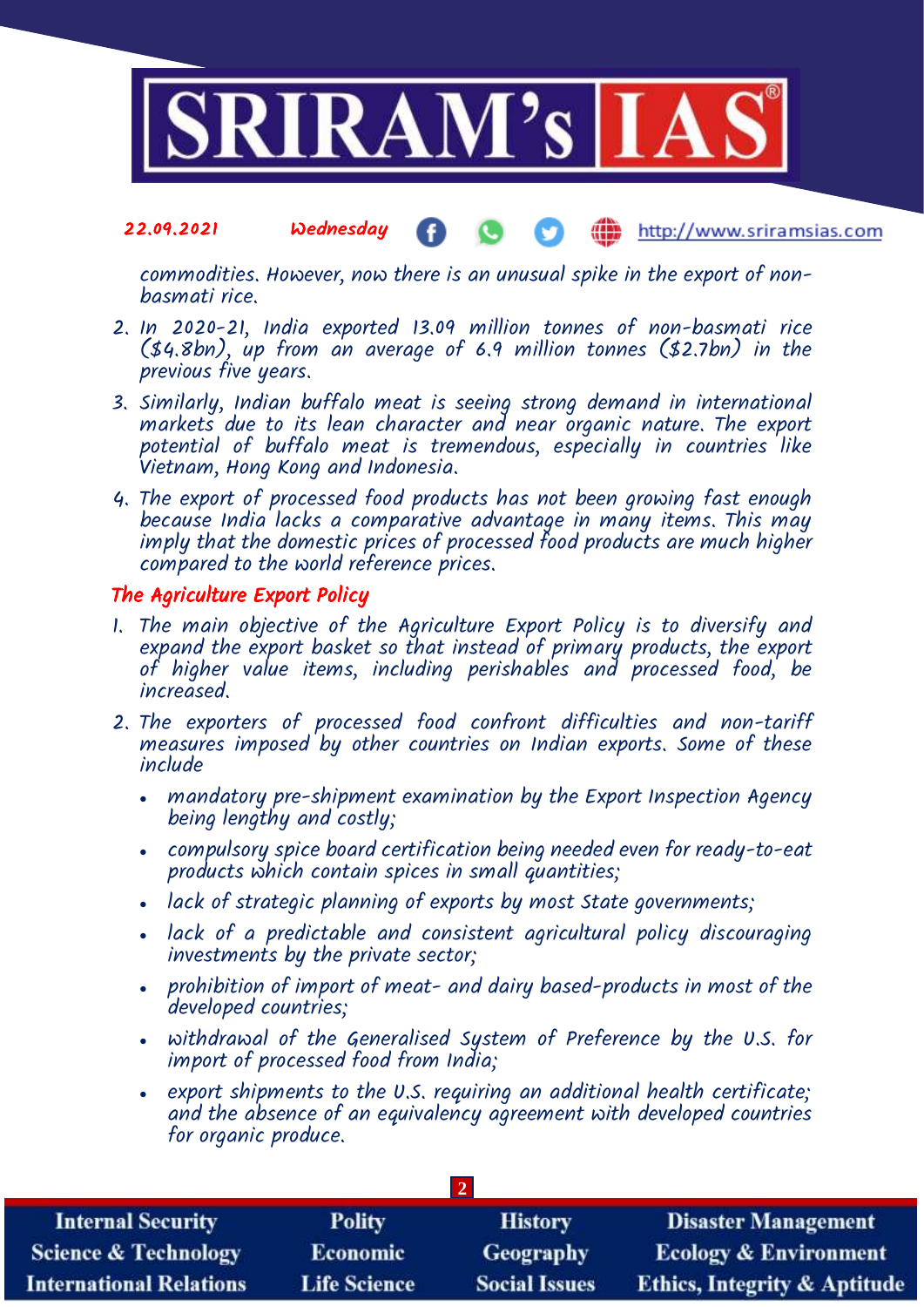

22.09.2021 Wednesday

http://www.sriramsias.com

## The way forward

- 1. The Centre's policy should be in the direction of nurturing food processing companies, ensuring low cost of production and global food quality standards, and creating a supportive environment to promote the export of processed food.
- 2. Developed countries have fixed higher standards for the import of food items. Reputed Indian brands should be encouraged to export processed foods globally as they can comply with the global standard of the codex.
- 3. Indian companies should focus on cost competitiveness, global food quality standards, technology, and tap the global processed food export market.
- 4. India has competitive advantages in various agricultural commodities which can be passed onto processed foods. It has the potential to become a global leader in the food processing sector.

# What counts is seldom counted

Census data in India are losing their relevance in the development agenda

### Losing significance

First, we must recognise what the Census does. It has a lot of potential in policymaking and the exercise is not merely about counting the population.

- 1. Unfortunately, though, the limited information collected, and the underutilisation or non-utilisation of Census data, have limited the role of the Census in policymaking.
- 2. Its importance is further diminished when numerous large-scale surveys are funded by the various ministries of the Government of India. These surveys are conducted periodically.

e - Mar erginisteres, islasistica, qu. - Alessa, agu arrains, inferènciales<br>Al - Midi, dives et eo diguing fixe lant - ands, infantabut tiames and telev<br>an - And alternator arrests of inferior - abdell Tellery, and stilgen 

What counts is seldom counted

3. They allow for a detailed analysis of the socio-economic issues of significance since the raw data are made available in the public domain. Hence, the Census, at best, serves as a framework for designing these surveys.

| <b>Internal Security</b>        | <b>Polity</b>       | <b>History</b>       | <b>Disaster Management</b>              |  |  |  |
|---------------------------------|---------------------|----------------------|-----------------------------------------|--|--|--|
| <b>Science &amp; Technology</b> | <b>Economic</b>     | Geography            | <b>Ecology &amp; Environment</b>        |  |  |  |
| <b>International Relations</b>  | <b>Life Science</b> | <b>Social Issues</b> | <b>Ethics, Integrity &amp; Aptitude</b> |  |  |  |